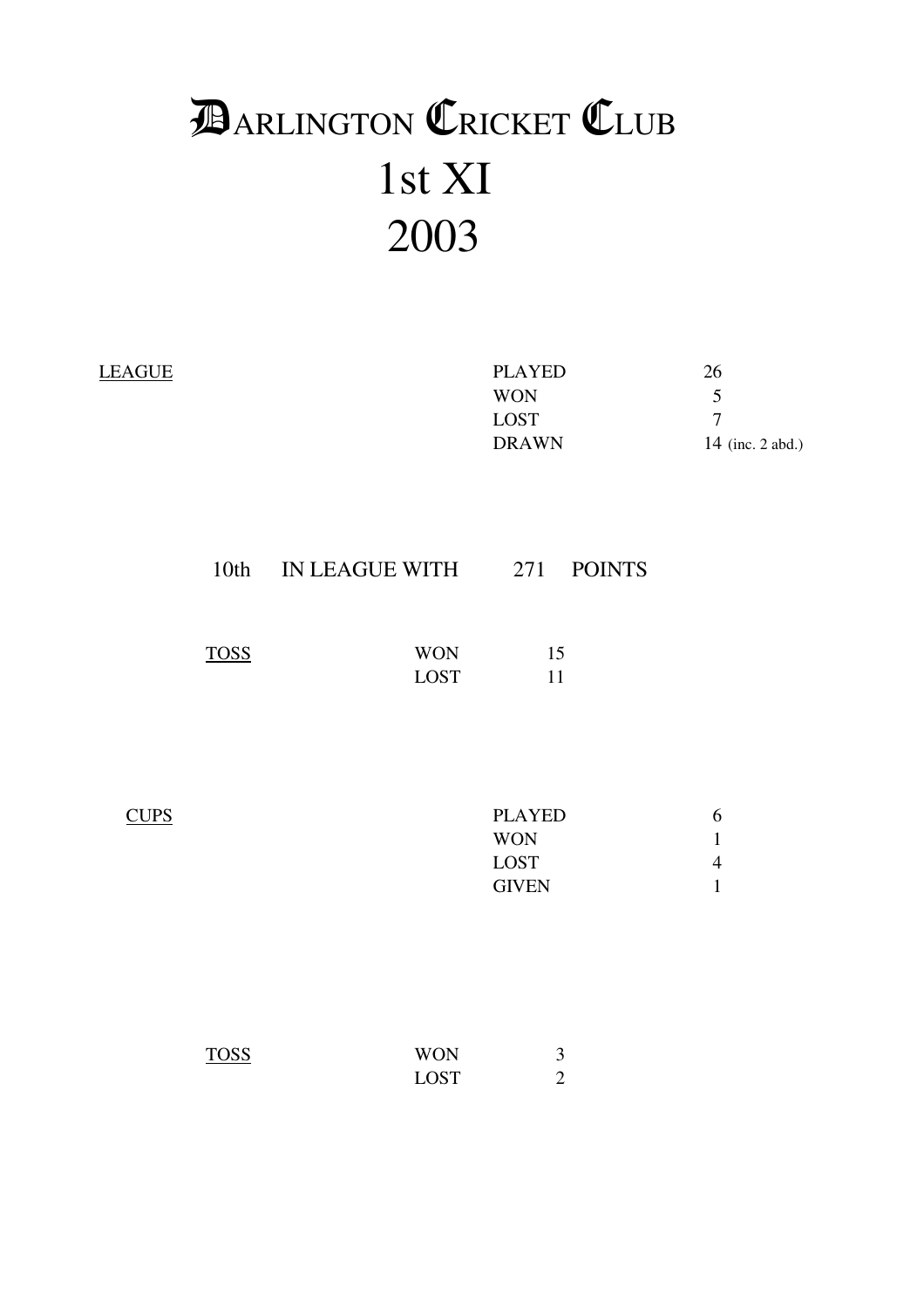#### LEAGUE

| <b>LLITOUL</b>        |         |                |                | Highest          | <b>Not</b>     | Comp.          |         | <b>Balls</b> | Balls/ |                  | Number of        |
|-----------------------|---------|----------------|----------------|------------------|----------------|----------------|---------|--------------|--------|------------------|------------------|
|                       | Matches | Innings        | Runs           | Score            | Out            | <b>Innings</b> | Average | Faced        | Run    | $\frac{4}{s}$    | 6's              |
| S.M. GUY              | 20      | 18             | 937            | 116              | 2              | 16             | 58.56   | 1185         | 1.265  | 102              | $\overline{4}$   |
| N. PRATT              | 24      | 22             | 802            | 148*             | 3              | 19             | 42.21   | 1389         | 1.732  | 80               | 16               |
| M.E. JOBLING          | 23      | 20             | 460            | $70*$            | 7              | 13             | 35.38   | 686          | 1.491  | 54               | $\mathfrak{Z}$   |
| M. STAINSBY           | 24      | 22             | 512            | 79               | 2              | 20             | 25.60   | 1096         | 2.141  | 59               | 3                |
| J.G. MOODY            | 25      | 18             | 361            | 71               | $\overline{c}$ | 16             | 22.56   | 618          | 1.712  | 32               | $\boldsymbol{0}$ |
| D. PAGE               | 24      | 17             | 280            | 40               | 4              | 13             | 21.54   | 674          | 2.407  | 15               | $\boldsymbol{0}$ |
| S.N. WHITEHEAD        | 26      | 19             | 208            | $32*$            | 2              | 17             | 12.24   | 352          | 1.692  | 19               | 5                |
| Also Batted           |         |                |                |                  |                |                |         |              |        |                  |                  |
| D. ALDERSON           | 4       | $\mathfrak{2}$ | 13             | 11               | 1              | 1              | 13.00   | 24           | 1.846  | 2                | $\boldsymbol{0}$ |
| <b>D.J.B. MORGANS</b> | 13      | 10             | 62             | $32*$            | 5              | 5              | 12.40   | 162          | 2.613  | 3                | $\overline{0}$   |
| D.R. JOHNSON          | 15      | 9              | 68             | 29               | 3              | 6              | 11.33   | 109          | 1.603  | 6                | $\boldsymbol{0}$ |
| K.D. MOTT             | 10      | 9              | 63             | 15               | 2              | 7              | 9.00    | 113          | 1.794  | 9                | 1                |
| <b>R.J. LAWRENCE</b>  | 13      | 6              | 39             | 14               | 1              | 5              | 7.80    | 62           | 1.590  | 2                | $\boldsymbol{0}$ |
| R.J. BIDDLE           | 17      | 5              | 30             | 18               | 1              | 4              | 7.50    | 117          | 3.900  | $\overline{c}$   | $\boldsymbol{0}$ |
| <b>J. WATSON</b>      | 3       | $\overline{c}$ | 15             | 14               | $\overline{0}$ | 2              | 7.50    | 59           | 3.933  | 3                | $\boldsymbol{0}$ |
| C.S. BIGLIN           | 4       | $\overline{4}$ | 26             | 13               | $\Omega$       | 4              | 6.50    | 72           | 2.769  | $\mathbf{1}$     | $\boldsymbol{0}$ |
| P.C. BUXTON           | 12      | $\overline{4}$ | 2              | $1*$             | $\overline{2}$ | $\overline{c}$ | 1.00    | 11           | 5.500  | $\mathbf{0}$     | $\theta$         |
| P.D. RAINE            | 23      | 5              | $\overline{2}$ | $2*$             | $\overline{2}$ | 3              | 0.67    | 17           | 8.500  | $\boldsymbol{0}$ | $\boldsymbol{0}$ |
| C. DENT               | 1       | 1              | $\theta$       | $\boldsymbol{0}$ | $\overline{0}$ | 1              | 0.00    | 9            | N/A    | $\boldsymbol{0}$ | $\boldsymbol{0}$ |
| M. RIPLEY             |         | 1              | 7              | $7*$             |                | 0              | N/A     | 21           | 3.000  | 1                | $\theta$         |

### Played but did not bat

| <b>M.C.C. MORGANS</b> |  |
|-----------------------|--|
| D. THOMAS             |  |

### RUNS SCORED FOR WICKETS LOST AVERAGE

4228 154 27.45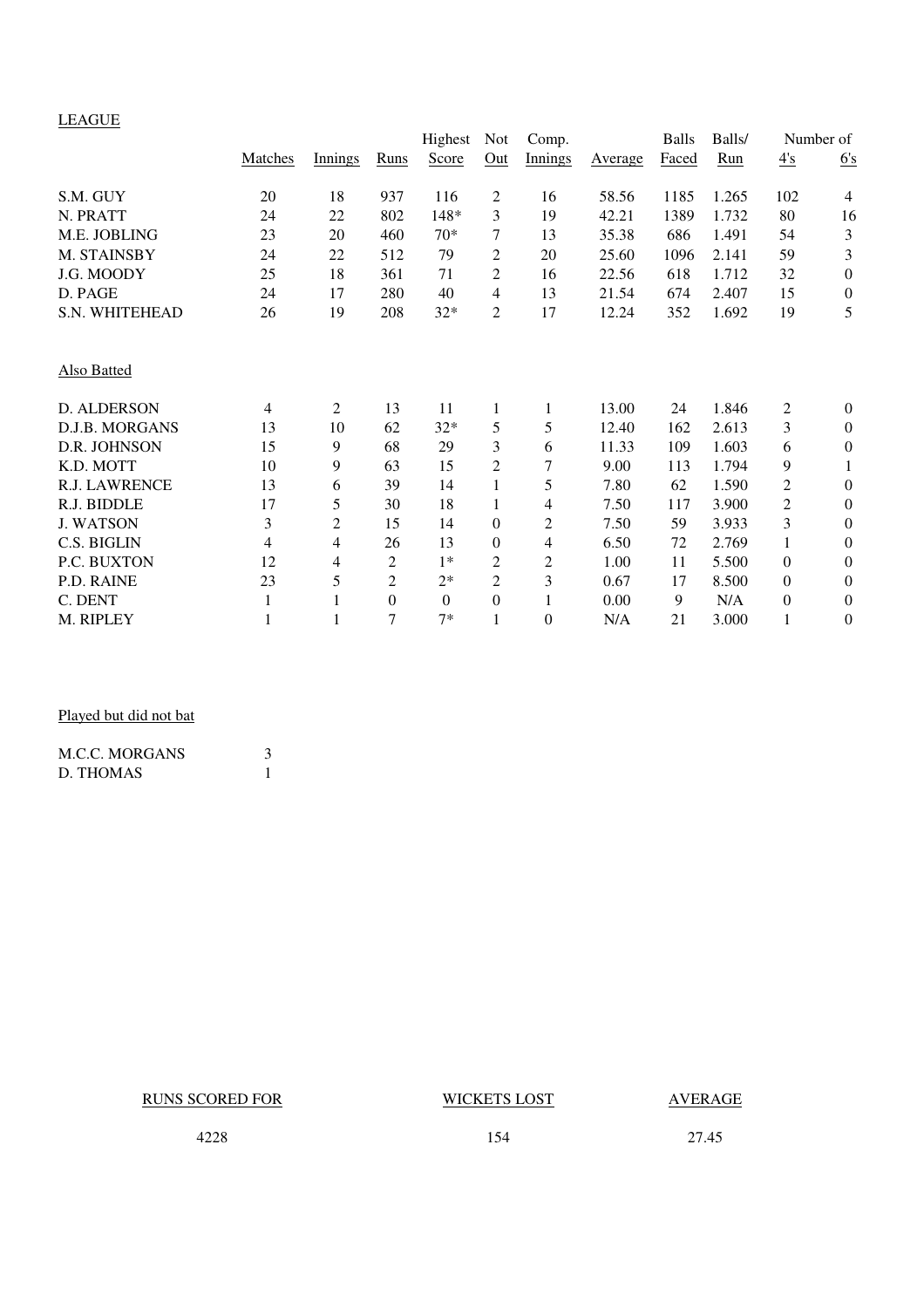|                       |       |       |                |      |          |         | <b>Best</b>    | Runs/ | Strike |                  | Number of      |
|-----------------------|-------|-------|----------------|------|----------|---------|----------------|-------|--------|------------------|----------------|
|                       | Balls | Overs | Mdns           | Runs | Wkts     | Average | <b>Bowling</b> | Over  | Rate   | Wides            | No Balls       |
| K.D. MOTT             | 812   | 134.4 | 32             | 455  | 25       | 18.20   | $4 - 61$       | 3.385 | 32.48  | 3                |                |
| M. STAINSBY           | 1074  | 179   | 25             | 672  | 26       | 25.85   | $6 - 48$       | 3.754 | 41.31  | $\mathbf{0}$     | $\overline{0}$ |
| N. PRATT              | 1146  | 185.3 | 28             | 686  | 26       | 26.38   | 7-59           | 3.702 | 44.08  | 23               | 10             |
| D.R. JOHNSON          | 482   | 78.2  | 8              | 354  | 12       | 29.50   | $4 - 26$       | 4.527 | 40.17  | 12               | 0              |
| P.D. RAINE            | 1517  | 252.5 | 46             | 855  | 23       | 37.17   | $4 - 42$       | 3.386 | 65.96  | $\mathbf{0}$     | 0              |
| <b>R.J. LAWRENCE</b>  | 647   | 101.2 | 10             | 540  | 13       | 41.54   | $4 - 73$       | 5.336 | 49.77  | 15               | 24             |
| Also Bowled           |       |       |                |      |          |         |                |       |        |                  |                |
| D. THOMAS             | 6     | 1     | $\theta$       | 4    | 1        | 4.00    | $1 - 4$        | 4.000 | 6.00   | $\boldsymbol{0}$ | 0              |
| R.J. BIDDLE           | 24    | 4     | $\theta$       | 16   | 2        | 8.00    | $2 - 16$       | 4.000 | 12.00  | $\mathbf{0}$     | 0              |
| D.J.B. MORGANS        | 18    | 3     | $\theta$       | 25   |          | 25.00   | $1 - 25$       | 8.333 | 18.00  | 0                | 0              |
| <b>P.C. BUXTON</b>    | 469   | 75.5  | 14             | 260  | 8        | 32.50   | $3-59$         | 3.444 | 58.63  | 7                | 7              |
| S.M. GUY              | 349   | 58    | $\overline{c}$ | 249  | 5        | 49.80   | $1-46$         | 4.293 | 69.80  | 1                | $\overline{0}$ |
| <b>D. ALDERSON</b>    | 52    | 8     | $\Omega$       | 56   | $\Omega$ | N/A     | $0-9$          | 7.000 | N/A    | 4                | 0              |
| <b>M.C.C. MORGANS</b> | 36    | 6     | $\theta$       | 42   | $\theta$ | N/A     | $0 - 21$       | 7.000 | N/A    | 0                | 0              |
|                       |       |       |                |      |          |         |                |       |        |                  |                |

#### **Catches**

| D. PAGE        | 3  | M. STAINSBY  | R.J. LAWRENCE      |  |
|----------------|----|--------------|--------------------|--|
| J.G. MOODY     |    | D.R. JOHNSON | D.J.B. MORGANS     |  |
| N. PRATT       | 10 | P.D. RAINE   | D. ALDERSON        |  |
| S.M. GUY       |    | M.E. JOBLING | <b>P.C. BUXTON</b> |  |
| S.N. WHITEHEAD |    |              | K.D. MOTT          |  |

### Stumpings

D. PAGE 3 M.E. JOBLING 1

RUNS SCORED AGAINST WICKETS TAKEN AVERAGE

4436 151 29.38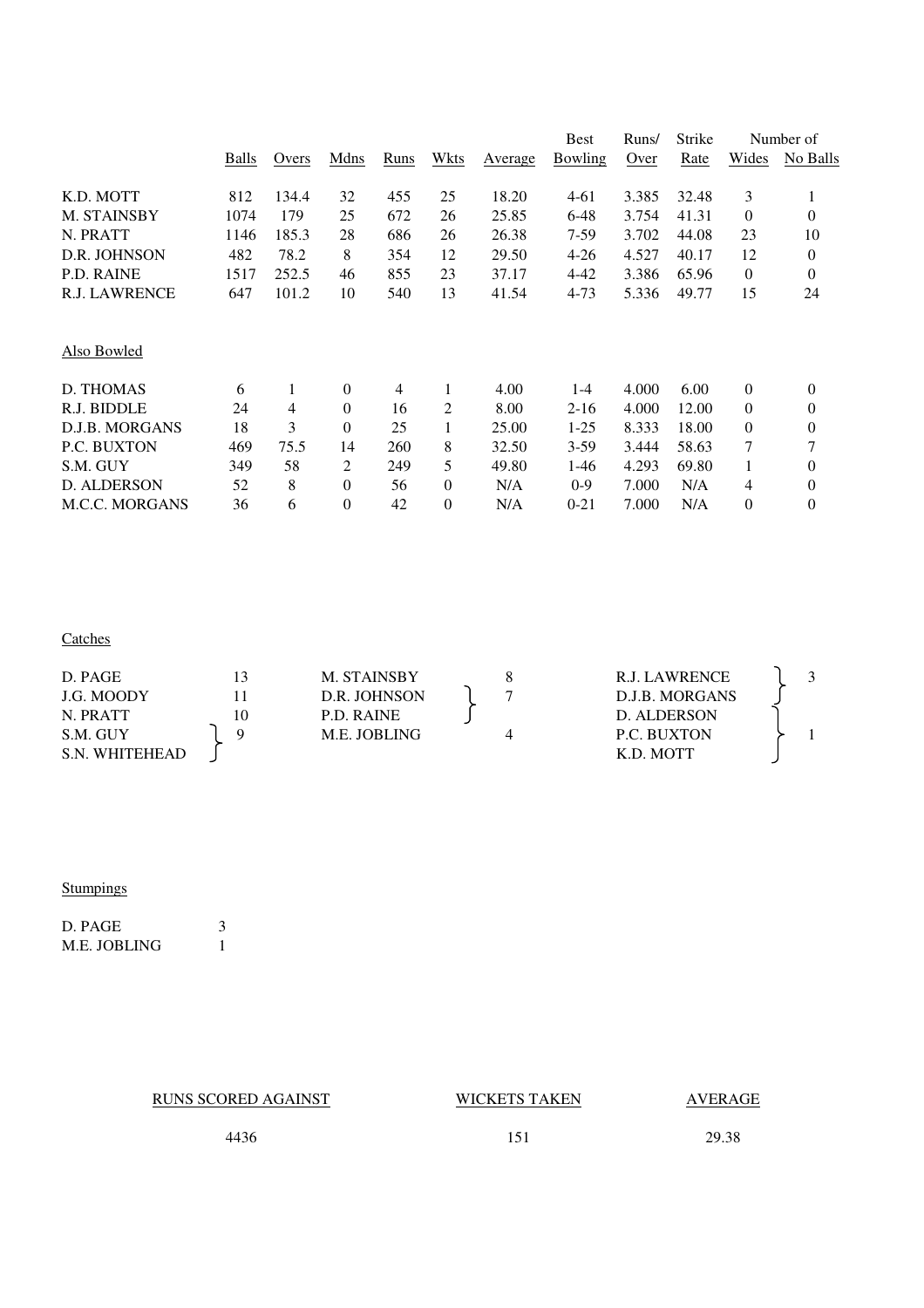#### **CUPS**

|                  |                |                |                  | Highest  | Not              | Comp.          |         | <b>Balls</b> | Balls/ | Number of      |                  |
|------------------|----------------|----------------|------------------|----------|------------------|----------------|---------|--------------|--------|----------------|------------------|
|                  | Matches        | Innings        | Runs             | Score    | Out              | Innings        | Average | Faced        | Run    | 4's            | 6's              |
| S.M. GUY         | 3              | 3              | 125              | 63       | 1                | 2              | 62.50   | 108          | 0.864  | 10             | 3                |
| N. PRATT         | 4              | 4              | 120              | 74       | $\boldsymbol{0}$ | 4              | 30.00   | 123          | 1.025  | 13             | 2                |
| D.J.B. MORGANS   | 4              | 3              | 52               | $30*$    | 1                | 2              | 26.00   | 51           | 0.981  | 4              | $\boldsymbol{0}$ |
| S.N. WHITEHEAD   | 4              | 4              | 73               | 55       | $\boldsymbol{0}$ | 4              | 18.25   | 75           | 1.027  | 7              | $\overline{c}$   |
| J.G. MOODY       | 4              | 4              | 65               | 47       | $\boldsymbol{0}$ | 4              | 16.25   | 77           | 1.185  | 8              | $\boldsymbol{0}$ |
| Also Batted      |                |                |                  |          |                  |                |         |              |        |                |                  |
| M.E. JOBLING     | 2              | $\overline{c}$ | 43               | 39       | $\boldsymbol{0}$ | 2              | 21.50   | 57           | 1.326  | 1              | $\theta$         |
| M. STAINSBY      |                | 1              | 16               | 16       | $\boldsymbol{0}$ |                | 16.00   | 40           | 2.500  | 1              | $\boldsymbol{0}$ |
| <b>J. WATSON</b> | 3              | 3              | 12               | 6        | 2                |                | 12.00   | 11           | 0.917  | $\Omega$       | $\boldsymbol{0}$ |
| D. PAGE          | 5              | 4              | 34               | 19       | 1                | 3              | 11.33   | 62           | 1.824  | $\overline{2}$ | $\boldsymbol{0}$ |
| S. GOUGH         | $\overline{c}$ | $\overline{c}$ | 9                | 9        | 1                |                | 9.00    | 12           | 1.333  | $\Omega$       | $\theta$         |
| P.C. BUXTON      | 3              | 1              | 3                | 3        | $\overline{0}$   |                | 3.00    | 5            | 1.667  | $\Omega$       | $\boldsymbol{0}$ |
| R. BATTY         | $\overline{2}$ | $\overline{c}$ | $\theta$         | $\theta$ | $\overline{0}$   | $\overline{c}$ | 0.00    | 2            | N/A    | $\theta$       | $\boldsymbol{0}$ |
| K. BARKER        | $\overline{c}$ |                | $\boldsymbol{0}$ | $\theta$ | 0                |                | 0.00    | 2            | N/A    | $\Omega$       | $\boldsymbol{0}$ |
| C.S. BIGLIN      |                |                | $\theta$         | $\theta$ | $\overline{0}$   |                | 0.00    | 2            | N/A    | $\theta$       | $\boldsymbol{0}$ |
| N.R. FENWICK     | 4              | $\overline{c}$ | 22               | $16*$    | 2                | $\theta$       | N/A     | 24           | 1.091  | 1              | $\boldsymbol{0}$ |
| R.J. LAWRENCE    | 3              | $\mathbf{1}$   | 9                | $Q*$     | 1                | $\theta$       | N/A     | 4            | 0.444  | 1              | $\theta$         |

#### Played but did not Bat

| D. THOMAS   | 2 |
|-------------|---|
| R.J. BIDDLE | 1 |
| L. BROWN    |   |
| M. DOBINSON |   |
| A. HARWOOD  | 1 |
| P.D. RAINE  |   |
| M. RIPLEY   |   |
|             |   |

RUNS SCORED FOR WICKETS LOST AVERAGE

620 29 21.38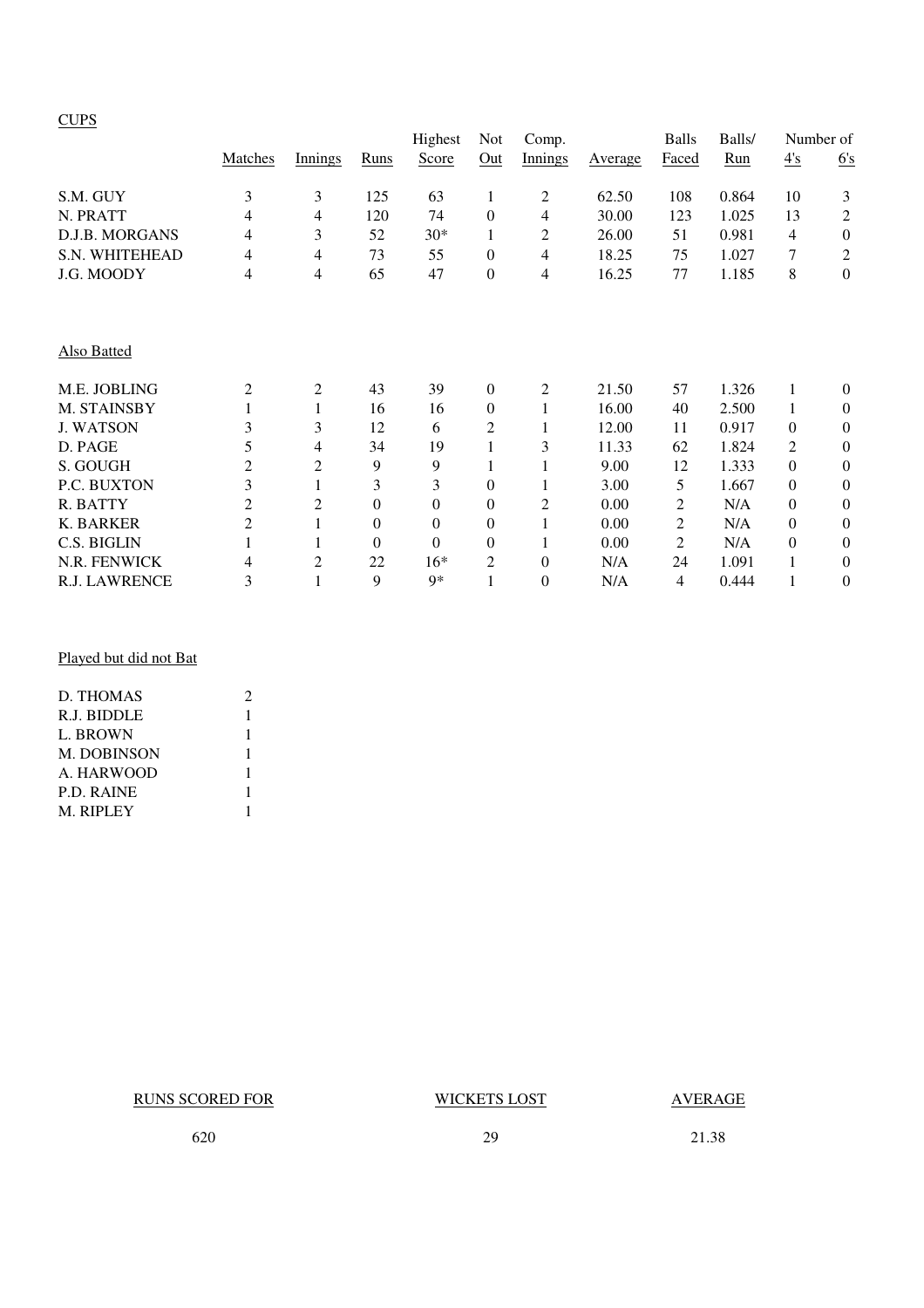|                      |       |       |                  |      |                |         | <b>Best</b> | Runs/  | Strike |                | Number of        |
|----------------------|-------|-------|------------------|------|----------------|---------|-------------|--------|--------|----------------|------------------|
|                      | Balls | Overs | Mdns             | Runs | Wkts           | Average | Bowling     | Over   | Rate   | Wides          | No Balls         |
| D.J.B. MORGANS       | 30    | 5     | $\boldsymbol{0}$ | 28   | 3              | 9.33    | $3 - 28$    | 5.600  | 10.00  | $\overline{0}$ | $\mathbf{0}$     |
| <b>R.J. LAWRENCE</b> | 189   | 30    | 1                | 158  | 9              | 17.56   | 4-66        | 5.267  | 21.00  | 4              | 5                |
| P.C. BUXTON          | 58    | 9     | $\overline{c}$   | 59   | 3              | 19.67   | $3 - 34$    | 6.556  | 19.33  | 4              | $\boldsymbol{0}$ |
|                      |       |       |                  |      |                |         |             |        |        |                |                  |
| Also Bowled          |       |       |                  |      |                |         |             |        |        |                |                  |
| M. STAINSBY          | 54    | 9     | 1                | 36   | 2              | 18.00   | $2 - 36$    | 4.000  | 27.00  | $\overline{0}$ | $\mathbf{0}$     |
| N. PRATT             | 57    | 9     | $\theta$         | 41   | 2              | 20.50   | $2 - 17$    | 4.556  | 28.50  | 2              | 1                |
| A. HARWOOD           | 26    | 4     | $\theta$         | 28   | 1              | 28.00   | $1-28$      | 7.000  | 26.00  | 2              | $\boldsymbol{0}$ |
| R. BATTY             | 70    | 11    | $\theta$         | 74   | 2              | 37.00   | 1-40        | 6.727  | 35.00  | 4              | $\boldsymbol{0}$ |
| P.D. RAINE           | 61    | 10    | 1                | 75   | 2              | 37.50   | $2 - 75$    | 7.500  | 30.50  |                | $\overline{0}$   |
| S.M. GUY             | 125   | 20.2  | 1                | 124  | 2              | 62.00   | $1 - 38$    | 6.139  | 62.50  | 3              | $\boldsymbol{0}$ |
| J.G. MOODY           | 13    | 2     | $\overline{0}$   | 20   | $\overline{0}$ | N/A     | $0 - 20$    | 10.000 | N/A    | 0              | 1                |

### **Catches**

## **Stumpings**

D. PAGE 3

| <b>RUNS SCORED AGAINST</b> | WICKETS TAKEN | <b>AVERAGE</b> |
|----------------------------|---------------|----------------|
| 67                         | 29            | 23.14          |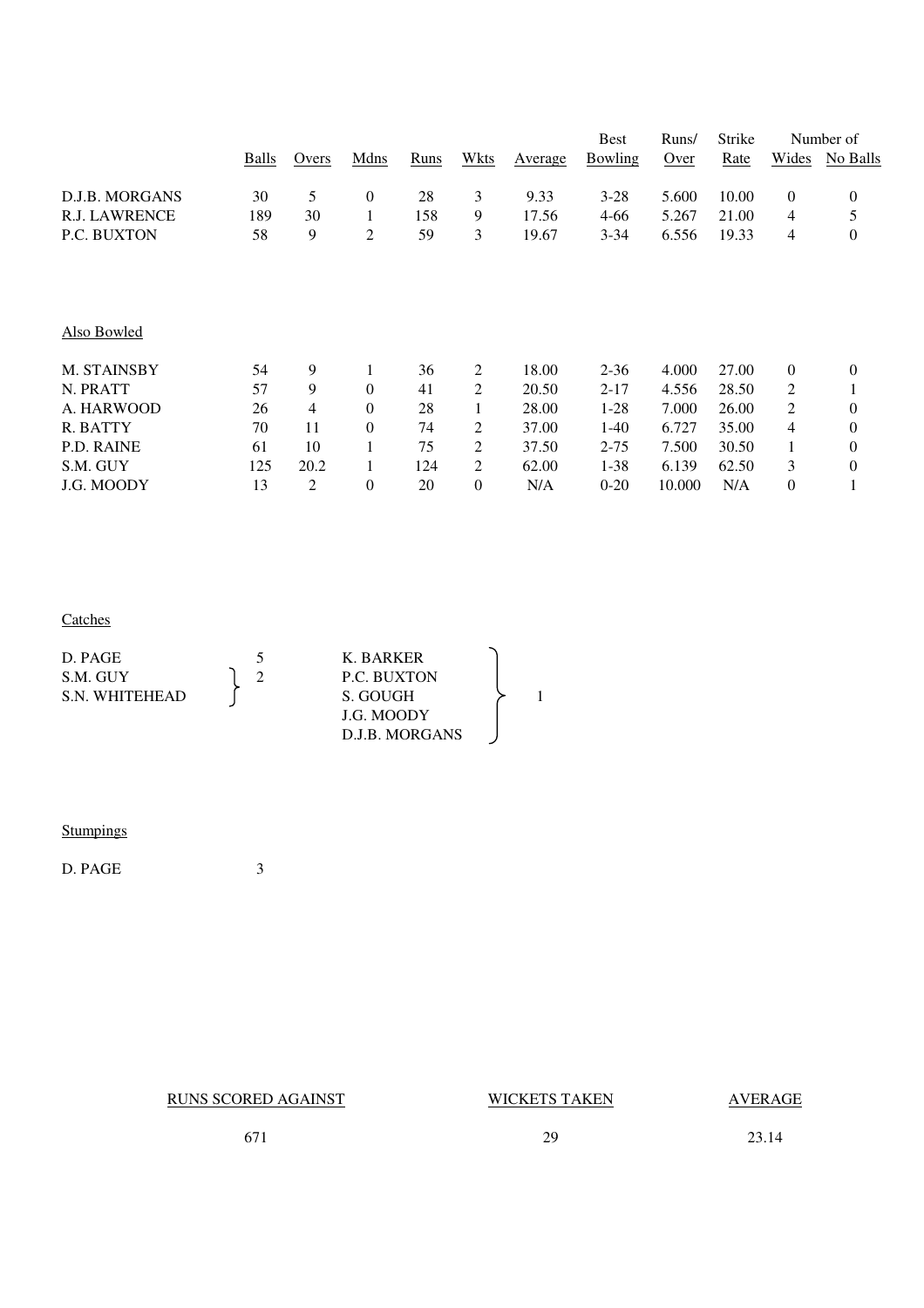|      | 100's N. PRATT<br>S.M. GUY<br>N. PRATT |       | $148*$ v BISHOP AUCKLAND (A)<br>116 V BISHOP AUCKLAND (H)<br>$100*$ V MIDDLESBROUGH $(A)$ |     | LEAGUE 50 off 73 balls 100 off 123 balls<br><b>LEAGUE</b><br><b>LEAGUE</b> | 49<br>98 |  | 92<br>143 |
|------|----------------------------------------|-------|-------------------------------------------------------------------------------------------|-----|----------------------------------------------------------------------------|----------|--|-----------|
|      |                                        |       |                                                                                           |     |                                                                            |          |  |           |
| 50's | S.M. GUY                               | 87    | <b>v GUISBOROUGH</b>                                                                      | (H) | LEAGUE 50 off 62 balls                                                     |          |  |           |
|      | S.M. GUY                               | 87    | v MIDDLESBROUGH                                                                           | (A) | <b>LEAGUE</b>                                                              | 59       |  |           |
|      | S.M. GUY                               | 86    | <b>v HARTLEPOOL</b>                                                                       | (A) | <b>LEAGUE</b>                                                              | 85       |  |           |
|      | S.M. GUY                               | 83    | <b>v HARTLEPOOL</b>                                                                       | (H) | <b>LEAGUE</b>                                                              | 88       |  |           |
|      | N. PRATT                               | 82    | <b>v MARSKE</b>                                                                           | (H) | <b>LEAGUE</b>                                                              | 102      |  |           |
|      | M. STAINSBY                            | 79    | <b>v MARSKE</b>                                                                           | (A) | <b>LEAGUE</b>                                                              | 80       |  |           |
|      | N. PRATT                               | 74    | <b>v BLACKHALL</b>                                                                        | (A) | <b>CUP</b>                                                                 | 51       |  |           |
|      | J.G. MOODY                             | 71    | <b>v MIDDLESBROUGH</b>                                                                    | (H) | LEAGUE                                                                     | 90       |  |           |
|      | M.E. JOBLING                           |       | 70* v SALTBURN                                                                            | (A) | <b>LEAGUE</b>                                                              | 70       |  |           |
|      | N. PRATT                               | 65    | <b>v GUISBOROUGH</b>                                                                      | (H) | <b>LEAGUE</b>                                                              | 93       |  |           |
|      | M.E. JOBLING                           | 64    | <b>v HARTLEPOOL</b>                                                                       | (H) | <b>LEAGUE</b>                                                              | 67       |  |           |
|      | S.M. GUY                               | 63    | <b>v HARTLEPOOL</b>                                                                       | (H) | <b>CUP</b>                                                                 | 37       |  |           |
|      | M.E. JOBLING                           | $62*$ | <b>v BLACKHALL</b>                                                                        | (A) | <b>LEAGUE</b>                                                              | 84       |  |           |
|      | S.M. GUY                               |       | $62*$ v SOUTH SHIELDS                                                                     | (A) | <b>CUP</b>                                                                 | 46       |  |           |
|      | S.M. GUY                               | 61    | <b>v BLACKHALL</b>                                                                        | (H) | <b>LEAGUE</b>                                                              | 70       |  |           |
|      | S.M. GUY                               | 60    | <b>v SALTBURN</b>                                                                         | (H) | <b>LEAGUE</b>                                                              | 68       |  |           |
|      | S.M. GUY                               | 56    | v REDCAR                                                                                  | (A) | <b>LEAGUE</b>                                                              | 59       |  |           |
|      | S.N. WHITEHEAD                         | 55    | <b>v HYLTON</b>                                                                           | (H) | <b>CUP</b>                                                                 | 39       |  |           |
|      | J.G. MOODY                             | $52*$ | v GUISBOROUGH                                                                             | (H) | <b>LEAGUE</b>                                                              | 38       |  |           |

#### FASTEST 50

| S.M. GUY | 63 v HARTLEPOOL | $(H)$ CUP | off 37 balls |  |
|----------|-----------------|-----------|--------------|--|
|          |                 |           |              |  |

#### HIGHEST LEAGUE PARTNERSHIPS

| 1st              | <b>WICKET</b> |     | 94 v NORMANBY HALL                | (H) N. PRATT      |     | M. STAINSBY    | 202 balls |
|------------------|---------------|-----|-----------------------------------|-------------------|-----|----------------|-----------|
| 2nd              | <b>WICKET</b> |     | 168 v MIDDLESBROUGH               | $(A)$ N. PRATT    |     | S.M. GUY       | 167 balls |
| 3rd              | <b>WICKET</b> |     | 135 v HARTLEPOOL                  | $(H)$ S.M. GUY    | $+$ | M.E. JOBLING   | 188 balls |
| 4th              | <b>WICKET</b> |     | 45 v THORNABY                     | (A) M. STAINSBY   | $+$ | S.N. WHITEHEAD | 65 balls  |
| 5th              | <b>WICKET</b> |     | 56 v BISHOP AUCKLAND (H) S.M. GUY |                   |     | J.G. MOODY     | 64 balls  |
| 6th              | <b>WICKET</b> | 80. | <b>v HARTLEPOOL</b>               | $(A)$ S.M. GUY    |     | D. PAGE        | 101 balls |
| 7th              | <b>WICKET</b> |     | 57* v THORNABY                    | $(A)$ D. PAGE     |     | D.J.B. MORGANS | 102 balls |
| 8th              | <b>WICKET</b> |     | 46* v SALTBURN                    | (A) M.E. JOBLING  | $+$ | R.J. LAWRENCE  | 50 balls  |
| 9th              | <b>WICKET</b> | 19  | <b>v RICHMONDSHIRE</b>            | $(A)$ C.S. BIGLIN | $+$ | K.D. MOTT      | 18 balls  |
| 10 <sub>th</sub> | <b>WICKET</b> |     | <b>v DARLINGTON RA</b>            | (A) R.J. LAWRENCE |     | P.D. RAINE     | 8 balls   |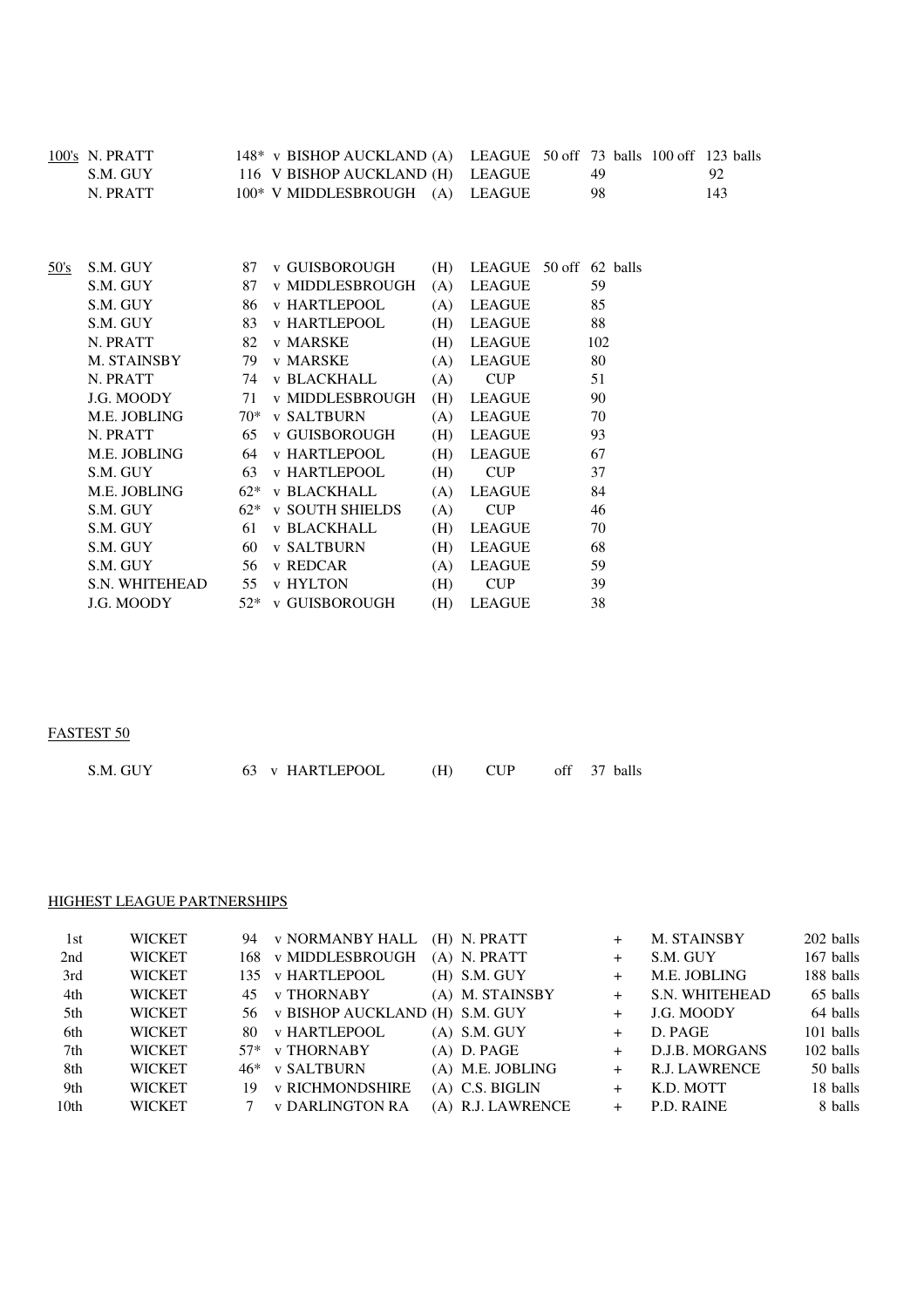### LEAGUE

|                      | <b>BOWLED</b> | <b>CAUGHT</b> | L.B.W. | <b>STUMPED</b> | <b>RUN OUT</b> |
|----------------------|---------------|---------------|--------|----------------|----------------|
| M. STAINSBY          |               | 9             |        |                |                |
| N. PRATT             |               | 15            |        |                |                |
| S.N. WHITEHEAD       |               | 11            |        |                |                |
| J.G. MOODY           |               |               |        |                |                |
| S.M. GUY             |               |               |        |                |                |
| D. PAGE              |               |               |        |                |                |
| M.E. JOBLING         |               |               |        |                |                |
| K.D. MOTT            |               |               |        |                |                |
| D.R. JOHNSON         |               |               |        |                |                |
| D.J.B. MORGANS       |               |               |        |                |                |
| <b>R.J. LAWRENCE</b> |               |               |        |                |                |
| C.S. BIGLIN          |               |               |        |                |                |
| R.J. BIDDLE          |               |               |        |                |                |
| P.D. RAINE           |               |               |        |                |                |
| <b>J. WATSON</b>     |               |               |        |                |                |
| P.C. BUXTON          |               |               |        |                |                |
| C. DENT              |               |               |        |                |                |
| D. ALDERSON          |               |               |        |                |                |
|                      | 40            | 80            | 15     |                | 12             |

**CUP** 

| J.G. MOODY       |    |    |          |  |
|------------------|----|----|----------|--|
| N. PRATT         |    |    |          |  |
| S.N. WHITEHEAD   |    |    |          |  |
| D. PAGE          |    |    |          |  |
| D.J.B. MORGANS   |    |    |          |  |
| M.E. JOBLING     |    |    |          |  |
| R. BATTY         |    |    |          |  |
| S.M. GUY         |    |    |          |  |
| C.S. BIGLIN      |    |    |          |  |
| <b>J. WATSON</b> |    |    |          |  |
| <b>K. BARKER</b> |    |    |          |  |
| M. STAINSBY      |    |    |          |  |
| P.C. BUXTON      |    |    |          |  |
| S. GOUGH         |    |    |          |  |
|                  | 13 | 12 | $\Omega$ |  |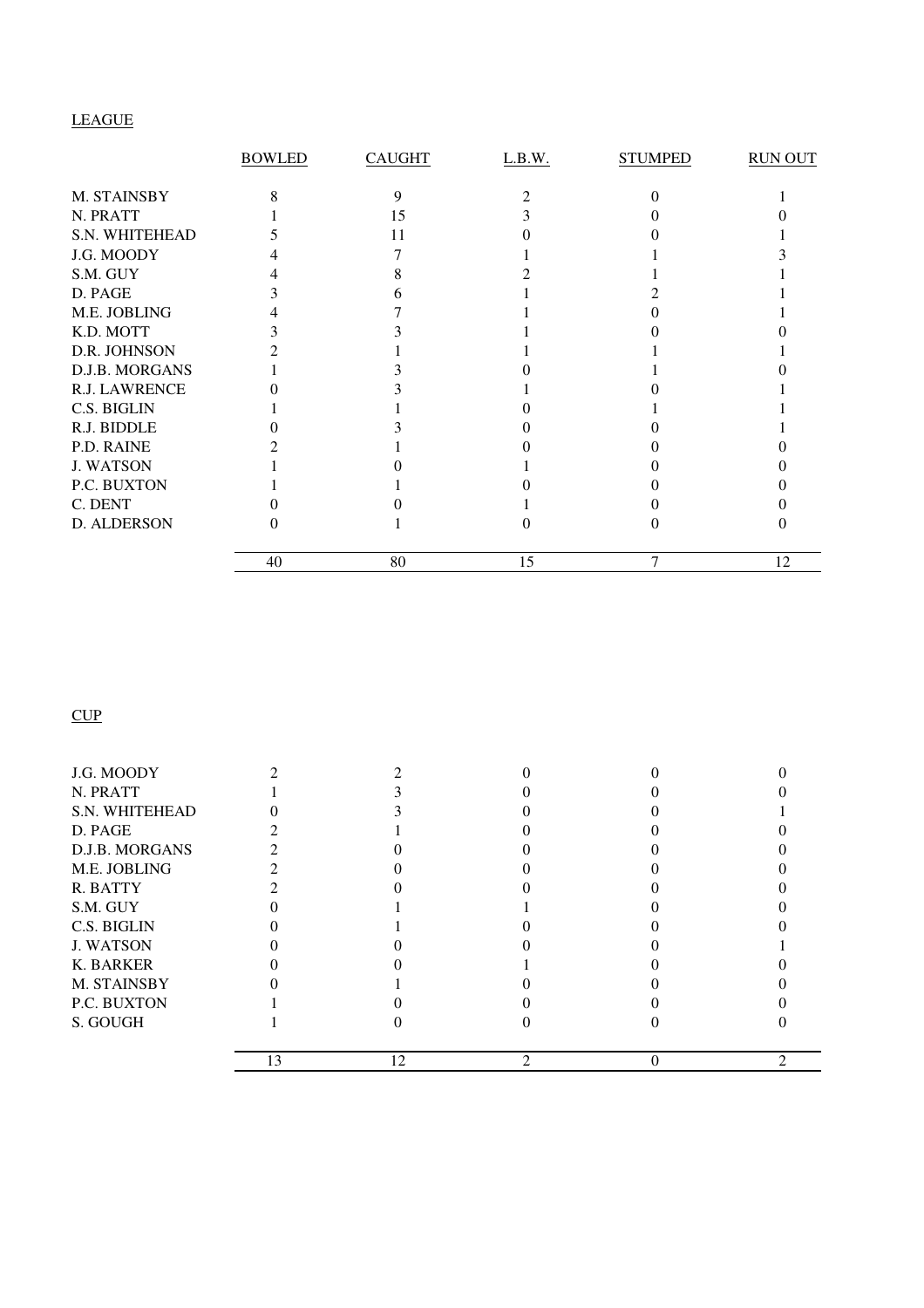| 7 WICKET        | N. PRATT              | $7-59$   | $\mathbf{V}$ | <b>REDCAR</b>          | (A) | <b>LEAGUE</b> |
|-----------------|-----------------------|----------|--------------|------------------------|-----|---------------|
| <b>6 WICKET</b> | M. STAINSBY           | $6 - 48$ | $\mathbf{V}$ | <b>DARLINGTON RA</b>   | (H) | <b>LEAGUE</b> |
| <b>4 WICKET</b> | M. STAINSBY           | $4-19$   | $\mathbf{V}$ | <b>NORMANBY HALL</b>   | (H) | <b>LEAGUE</b> |
|                 | D.R. JOHNSON          | $4 - 26$ | $\mathbf{V}$ | <b>MARSKE</b>          | (H) | <b>LEAGUE</b> |
|                 | K.D. MOTT             | $4 - 38$ | $\mathbf{V}$ | <b>RICHMONDSHIRE</b>   | (A) | <b>LEAGUE</b> |
|                 | P.D. RAINE            | $4 - 42$ | $\mathbf{V}$ | NORMANBY HALL          | (H) | <b>LEAGUE</b> |
|                 | K.D. MOTT             | $4 - 61$ | $\mathbf{V}$ | <b>BLACKHALL</b>       | (H) | <b>LEAGUE</b> |
|                 | M. STAINSBY           | 4 64     | $\mathbf{V}$ | <b>BLACKHALL</b>       | (A) | <b>LEAGUE</b> |
|                 | <b>R.J. LAWRENCE</b>  | $4 - 66$ | $\mathbf{V}$ | <b>BLACKHALL</b>       | (A) | <b>CUP</b>    |
|                 | <b>R.J. LAWRENCE</b>  | $4 - 73$ | $\mathbf{V}$ | <b>BISHOP AUCKLAND</b> | (H) | <b>LEAGUE</b> |
| 3 WICKET        | N. PRATT              | $3-16$   | $\mathbf{V}$ | <b>MARSKE</b>          | (H) | <b>LEAGUE</b> |
|                 | D.R. JOHNSON          | $3 - 26$ | $\mathbf{V}$ | MIDDLESBROUGH          | (A) | <b>LEAGUE</b> |
|                 | <b>D.J.B. MORGANS</b> | $3 - 28$ | $\mathbf{V}$ | <b>DARLINGTON RA</b>   | (H) | <b>CUP</b>    |
|                 | K.D. MOTT             | $3 - 33$ | $\mathbf{V}$ | <b>NORTHALLERTON</b>   | (A) | <b>LEAGUE</b> |
|                 | P.C. BUXTON           | $3 - 34$ | $\mathbf{V}$ | <b>DARLINGTON RA</b>   | (H) | CUP           |
|                 | N. PRATT              | $3-46$   | $\mathbf{V}$ | <b>DARLINGTON RA</b>   | (H) | <b>LEAGUE</b> |
|                 | N. PRATT              | $3-48$   | $\mathbf{V}$ | <b>MARSKE</b>          | (H) | <b>LEAGUE</b> |
|                 | <b>R.J. LAWRENCE</b>  | $3-49$   | $\mathbf{V}$ | <b>HYLTON</b>          | (H) | <b>CUP</b>    |
|                 | P.D. RAINE            | $3-49$   | $\mathbf{V}$ | <b>HARTLEPOOL</b>      | (A) | <b>LEAGUE</b> |
|                 | K.D. MOTT             | $3 - 52$ | $\mathbf{V}$ | MIDDLESBROUGH          | (H) | <b>LEAGUE</b> |
|                 | K.D. MOTT             | $3 - 54$ | $\mathbf{V}$ | <b>DARLINGTON RA</b>   | (A) | <b>LEAGUE</b> |
|                 | P.C. BUXTON           | $3 - 59$ | $\mathbf{V}$ | <b>THORNABY</b>        | (A) | <b>LEAGUE</b> |
|                 | <b>R.J. LAWRENCE</b>  | $3-67$   | $\mathbf{V}$ | <b>GUISBOROUGH</b>     | (H) | <b>LEAGUE</b> |
|                 | K.D. MOTT             | $3 - 77$ | $\mathbf{V}$ | <b>SALTBURN</b>        | (H) | <b>LEAGUE</b> |

### LEAGUE

|                | <b>BOWLED</b>  | <b>CAUGHT</b> | L.B.W.         | <b>STUMPED</b> |
|----------------|----------------|---------------|----------------|----------------|
| M. STAINSBY    | 5              | 12            | 5              | 4              |
| N. PRATT       | 5              | 19            | $\overline{2}$ | 0              |
| K.D. MOTT      | 6              | 14            | 5              | 0              |
| P.D. RAINE     | 5              | 16            | $\overline{c}$ | 0              |
| R.J. LAWRENCE  | 6              | 6             |                | 0              |
| D.R. JOHNSON   | 5              | 7             | 0              | 0              |
| P.C. BUXTON    | 2              | 6             | 0              | 0              |
| S.M. GUY       | $\overline{c}$ | 3             | 0              | 0              |
| R.J. BIDDLE    | $\theta$       |               | $\Omega$       | 0              |
| D. THOMAS      | $\Omega$       |               | $\Omega$       | 0              |
| D.J.B. MORGANS | $\overline{0}$ |               | $\Omega$       | $\theta$       |
|                | 36             | 87            | 15             | $\overline{4}$ |
| <b>CUPS</b>    |                |               |                |                |
| R.J. LAWRENCE  | $\overline{2}$ | 7             | $\theta$       | 0              |
| P.C. BUXTON    |                |               | 0              |                |
| D.J.B. MORGANS |                |               | 0              |                |
| S.M. GUY       |                |               | 0              |                |
| R. BATTY       |                |               | $\Omega$       |                |
| P.D. RAINE     |                |               | $\Omega$       | 0              |
| N. PRATT       |                |               |                | 0              |
| M. STAINSBY    |                |               |                | 0              |
| A. HARWOOD     |                | 0             | 0              | $\theta$       |
|                | 8              | 14            | 1              | 3              |